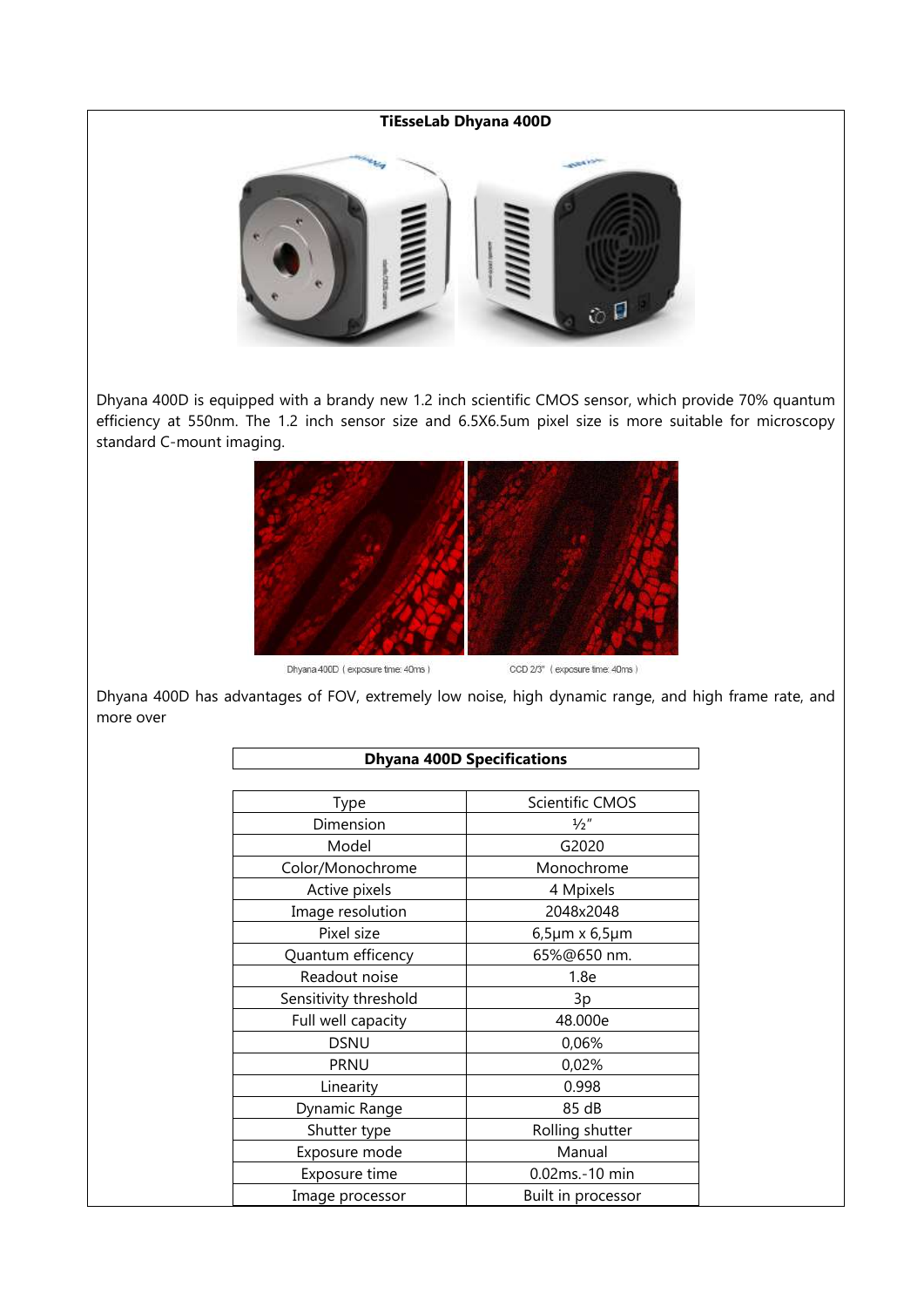| Image transfer control    | High speed FPGA + HIGH           |  |
|---------------------------|----------------------------------|--|
|                           | speed DDR                        |  |
| Parameter setting         | Gamma, Contrast, ROI, External   |  |
|                           | trigger, Mirroring               |  |
| Scan mode                 | Progressive                      |  |
| A/D                       | 16 bit                           |  |
| Cooling                   | Peltier class II (-25°C)         |  |
| Frame rate                | 35 fps (2048x2048)               |  |
| Data transfer             | <b>USB 3.0</b>                   |  |
| A/D Data Cable            | 1.8 meters USB 3.0 cable         |  |
| Windows software          | TiEsseLab IS Capture/Image       |  |
|                           | J/Matlab                         |  |
| Compatible system         | Windows/Linux/Mac                |  |
| Optical interface         | C-Mount                          |  |
| A/Data interface          | USB 3.0, 5 Gb/s                  |  |
| Power interface           | 12V/8A power supply              |  |
| Operating temperature     | $0 - 60^{\circ}$ C               |  |
| <b>Operating Humidity</b> | 45%-85%                          |  |
| Storage temperature       | $-20^{\circ}$ C $-+70^{\circ}$ C |  |

## **TiEsseLab ISCapture software**

ISCapture is the professional imaging software application developed by TiEsseLab for full control of TiEsseLab cameras. It fully demonstrates the power of TiEsseLab cameras. The user-friendly interface, complete camera parameter control, advanced image processing functions, live and still image measurements provide for highly efficient workflow.To satisfy the user's application needs, Tiesselab continually upgrades ISCapture. Users can enjoy the latest version software without any extra charge.

# **Advanced Camera Control**



ISCapture provides the full control of TiEsseLab cameras. The exposure time and gain setting allows users to adjust image brightness. The white balance, Red, Green, Blue color channel gain adjustment and saturation are provided for image color adjustment.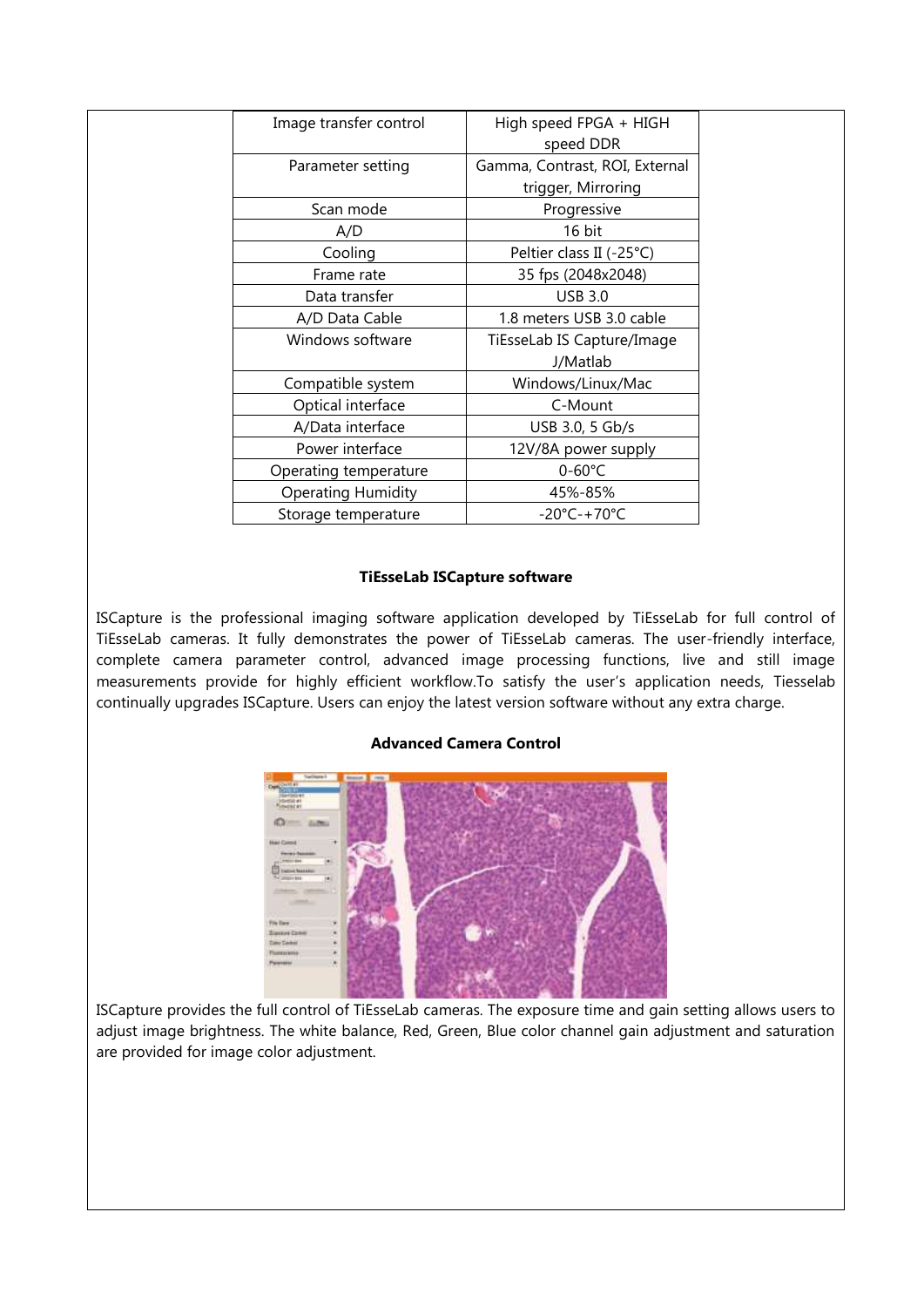## **Unique Low Light Imaging Settings**



The exposure control, binning resolution combined with the advanced 3D noise reduction functions allows for the acquisition of excellent quality images even in low light applications.

## **Still image acquisition and Video Recording functions**



ISCapture not only allows users to acquire the still images but also provides live image recording functions which will meet the many diverse needs of different users

#### **Convenient Image Management**

The intuitive software interface design allows seamless management of all images simply and quickly.